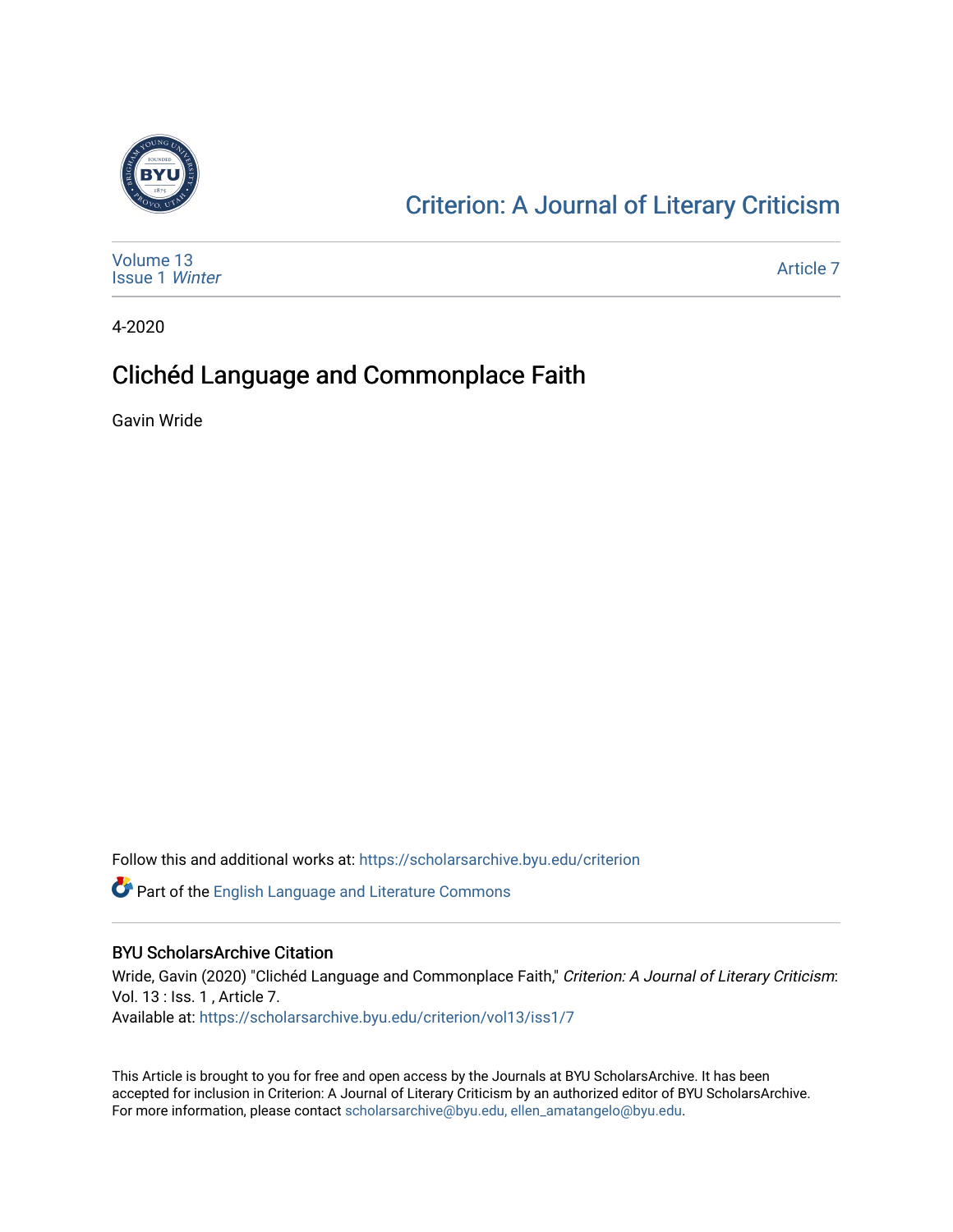# Clichéd Language and Commonplace Faith

*Gavin Wride*

Flannery O'Connor's short stories were bred through the clichés of life in the American South where platitudes and idiomatic phrases played a pedestrian role in interactions. These overused dialogical instances and tropes work together to create a southern mythos within the realm of the Southern Gothic. O'Connor crafts her stories meticulously, caring for every detail. The inclusion of dialogical clichés in such conscientious writing begs further observation because overused language in such careful storytelling seems almost flagrant when mistakes in O'Connor's work verge on non-existent.

Carole Harris and Fred Thiemann have proposed studies of the language used by the characters in O'Connor's "Good Country People." Both place an emphasis on the repetitive, superficial language used by Mrs. Hopewell specifically, as well as the language of all characters in the piece. In his essay "Usurping the Logos: Clichés in O'Connor's 'Good Country People,'" Fred Thiemann claims that the Hopewell family's reliance on dialogical cliché derives from their desire to manipulate the world in which they live. He asserts that Mrs. Hopewell's total reliance upon cliché bars her from redemption due to the excessive pride involved in her desire for social control. Carole Harris, in her essay "The Echoing Afterlife of Clichés in Flannery O'Connor's 'Good Country People,'" makes a subtler claim that O'Connor's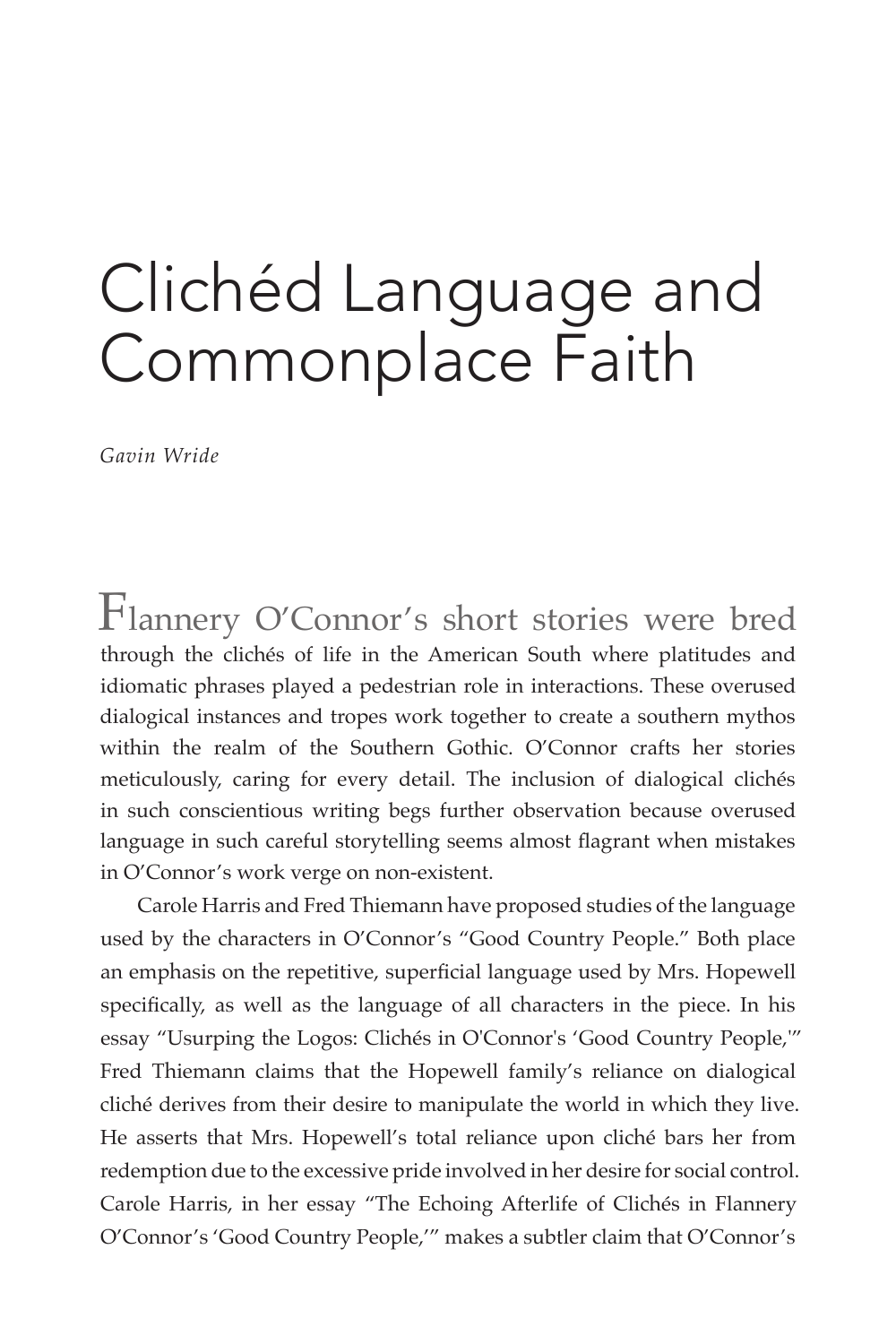#### Criterion

use of cliché in "Good Country People" introduces a social game for Mrs. Hopewell and allows for familial cohesion. She proposes that a study of the context surrounding the use of cliché in the text induces a deeper study of the characters' relationships.

While both of these claims merit further analysis, I contend that O'Connor's use of dialogical cliché presents the shallowness of the characters, depicting them as simple in social interaction. O'Connor creates rigid, obtuse characters, as shown by their dialogical cliché, but she uses naming within the story to present the inflexible societal and social roles in which the characters live. These literary tools amplify the ideals of the grotesqueness of the Southern Gothic in order to condemn pride and hypocrisy. O'Connor's display of obstinate characters ultimately conveys her idea that piercing through the fog of cliché—especially the greatest cliché of nihilism—allows for a moment of grace where revelation may catalyze a change of heart.

"Good Country People" tells the story of a mother, Mrs. Hopewell, who views her nihilist daughter with a prosthetic leg, Hulga, as an individual incapable of enacting any good. In an attempt at rebellion against her mother and Christianity, Hulga endeavors to seduce a Bible salesman who ends up subverting the Hopewell family's judgments by expressing his own nihilistic beliefs, thus flipping Hulga's worldview upside down. Fred Thiemann's criticism of the piece aligns with O'Connor's Christian writing and themes of sin and redemption. He claims that Mrs. Hopewell and Hulga's use of clichés in their speech is "a form of the sin of pride, a usurpation of the divine *logos*, which alone can embody absolute meaning" (Thiemann 46). It is with this abuse of language that the mother and daughter strive to control their surroundings. Thiemann argues that Mrs. Hopewell's clichés coincide with her categorizing the world into "good country people" and "trash." The creation of such a hierarchy of people is one way in which she, as Thiemann puts it, attempts "self-deification" (49).

Mrs. Hopewell, far from displaying a godlike superiority complex, uses dialogical clichés out of simplicity of character rather than attempting "a usurpation of the divine *logos*," as Thiemann argues (46). The inclusion of divinity in this claim seems misguided when considering the implications behind using language—especially repetitive, overused language—to control others and consequently exalt oneself to the status of a god. Thiemann does make the point that it is simply the desire for godhood through manipulation that introduces the sin of pride, but the text itself points to the naiveté behind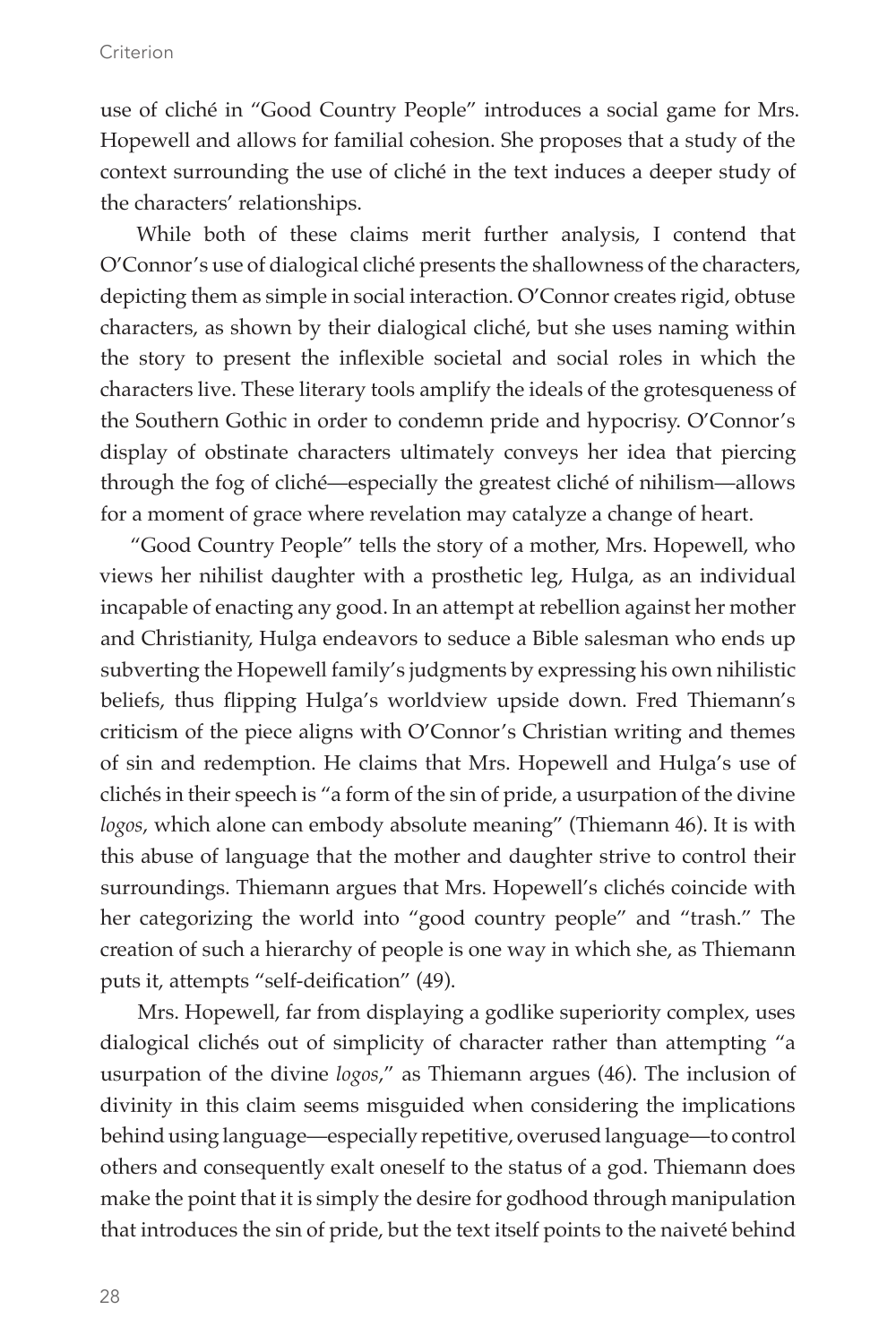Mrs. Hopewell's tired speech. She spews platitudes and clichés like "nothing is perfect," "that is life!" "everybody is different," and "well other people have their opinions too" (O'Connor 272–73). After having delivered her longest tirade of clichés to Manley Pointer, the Bible salesman, she goes to check on dinner and speaks with Hulga who says she should get rid of him. Mrs. Hopewell replies saying, "*I* can't be rude to anybody" (279). She then goes back to the room with the Bible salesman and invites him to stay for dinner. Allen Tate in his book *Platitudes and Protestants* describes Manley Pointer as "a moral monster without human motivation" (67). Anyone who falls prey to such a person simply out of not wanting to be rude cannot stand on the same niveau as one who attempts to usurp the divine *logos*. This piece of the story exemplifies the simplicity of Mrs. Hopewell's interactions with those around her. She does not attempt "self-deification;" rather, she represents the foolish whose faith is ungrounded, living in a world of tired speech where platitudes and purported piety create a film of hypocrisy. Ultimately, Mrs. Hopewell's dialogical cliché reveals her own hypocritical faith rather than any grand motives such as manipulation.

O'Connor shapes her characters into clichéd roles in order to allow for such a reversal as Hulga experienced. Hulga had a PhD in philosophy and acted exactly in a cliché and stereotypical way in order to fit her character. Mrs. Hopewell grew up Christian in the American South and acted exactly how one would expect. Even Mrs. Freeman, practically absent from any supporting role in the story, acts as would a poor farmhand mother of two in the South. The characters' functions within the story are strengthened through O'Connor giving them dialogue riddled with clichés. She proposes that impotent, shallow language leads to a deadened faith. Mrs. Hopewell, the character most deeply situated within the sinuous quagmire of clichéd language and lifestyle, illustrates this connection between empty words and desolate fate when O'Connor writes Mrs. Hopewell's response about where she keeps her Bible. "'I keep my Bible by my bedside.' This was not the truth. It was in the attic somewhere" (278). Mrs. Hopewell speaks as if she lives the stereotypical conduct of a woman in the South. O'Connor strives to relay Mrs. Hopewell's lack of faith by showing she doesn't live her religion actively; she only professes to do so.

The dialogical cliché in the story represents the simplicity of the characters rather than any sort of emotional attachment as argued by Carole Harris. Her essay references the conversations between Mrs. Hopewell and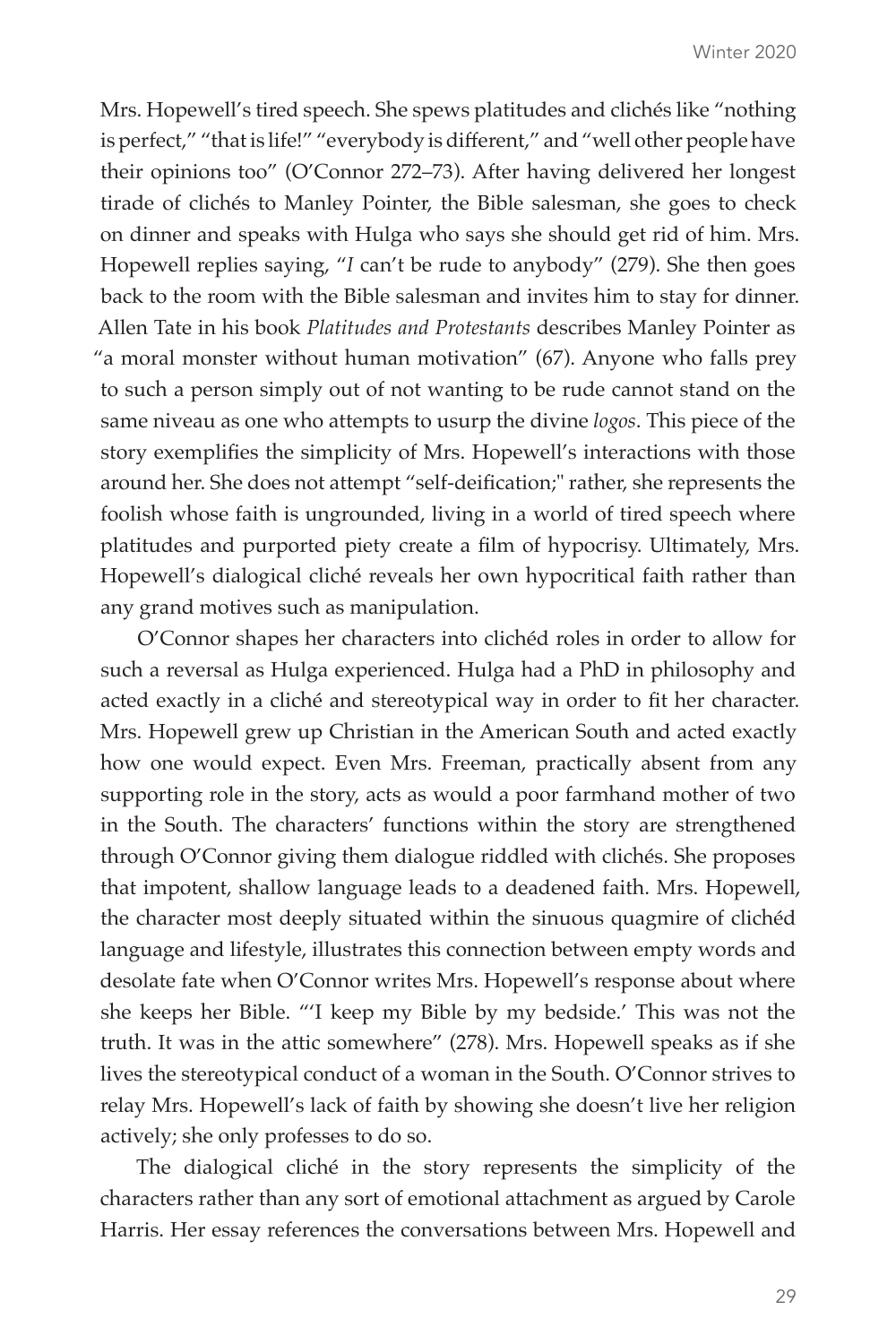Mrs. Freeman as a "call-and-response pattern, [which creates] a sense of intimacy over time" (Harris 61). She claims that the use of such platitudes and simple speech endears one to another. It is Manley Pointer, Harris argues, that exploits the emotionally charged clichés when he sees "the dialogic nature and echoing afterlife of clichés" (61). Harris contends that Manley's understanding of clichés allows for his seduction of Hulga, triggering those intimate emotions and guiding them toward himself. She goes so far as to say that Pointer's use of cliché presents his "defensive emotions" and makes him sound "uncharacteristically out of control of his language" (Harris 62).

This concept remains flawed, however, due to Hulga realizing the nature of cliché and how it makes one appear foolish. Manley Pointer confronts Hulga with a cliché indicating the most serious portion of his seduction had begun. He said, "[Your leg's] what makes you different. You ain't like anybody else" (O'Connor 288). This cliché should, according to Harris's argument, produce an intimate emotion within Hulga that would lead to her loving him, but all that comes of it is Hulga realizing she was "face to face with real innocence" (289). This idea of innocence equates to what Hulga would consider naivety, ignorance, and simplicity. She sees her mother as possessing these same qualities. Her nihilistic behavior and physical disabilities represent "her emotional detachment—an inability to love anyone or anything" (Oliver 224). Because of these inhibitions, she keeps herself steeled against emotions and therefore free of the emotional manipulation Harris claims lies within Pointer's use of cliché.

We can see then, that O'Connor's use of dialogical cliché holds the purpose of having certain characters fill their respective roles. The dialogue promotes the theme of inflexibility in the characters. Mrs. Hopewell especially exemplifies this attribute by her "loyal use of and reliance on clichés" (Steed 307). This rigidity of the characters does not mean that complexity eludes O'Connor's characters. It rather demonstrates that O'Connor's writings rely on symbolism and plot to convey her Catholic themes as opposed to detailing the inner struggles within her characters. This style of writing with its emphasis on plot over character is reminiscent of the "Southern Gothic" genre in which O'Connor participated. Strafford, in *Modern Fiction Stories vol. 28*, describes the gothic as presenting "a world beyond the understandings of metaphor, a world of mysterious inhuman forces that cannot adequately be explained by the metaphors of psychology or sociology or well-meaning humanism" (478). O'Connor works within the realm of the grotesque, a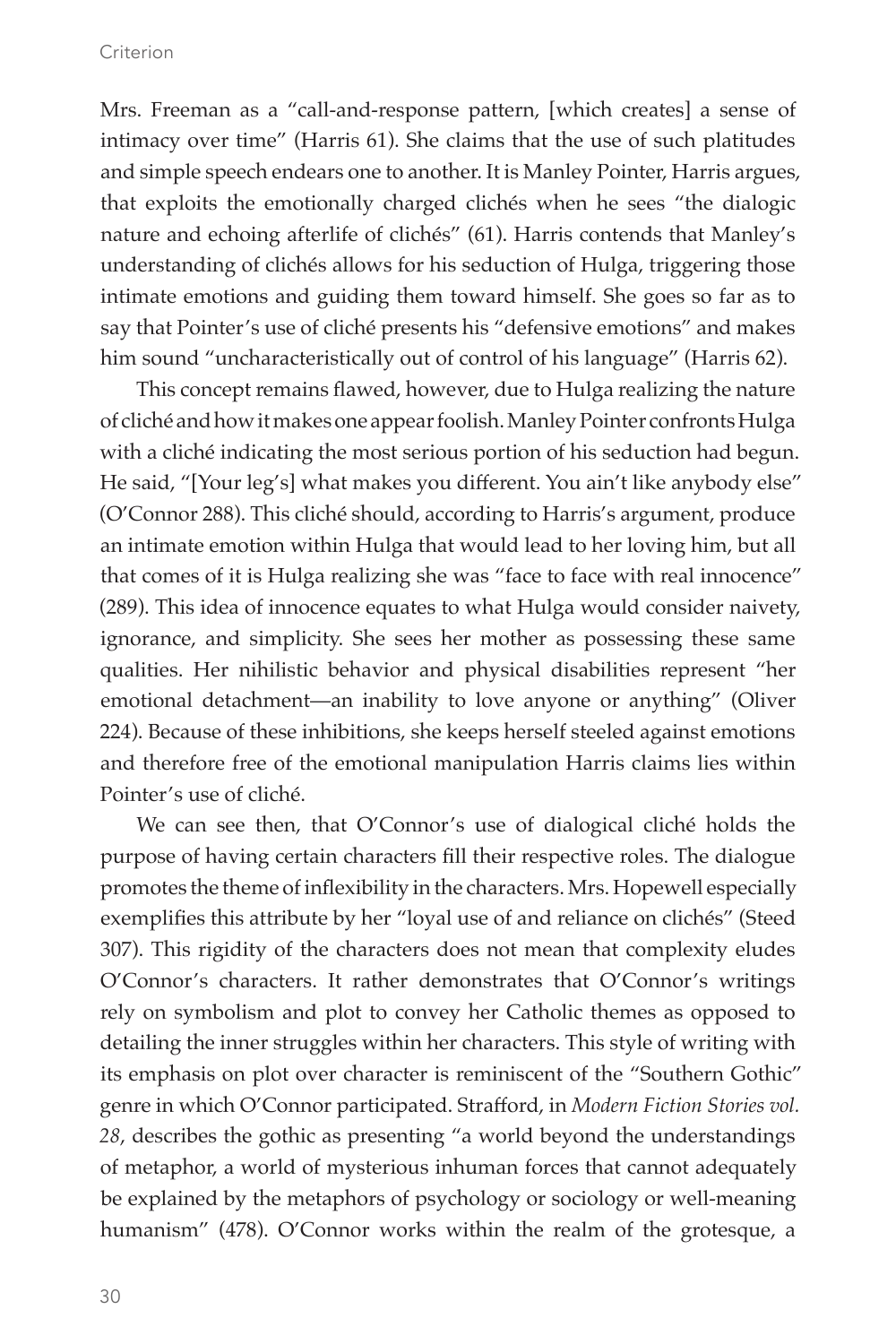term now synonymous with gothic, and uses her characters to explore this southern world and explore the harshness of life. The people themselves fall prey to the world rather than acting as agents able to interact with the world around them. Thus, O'Connor's pieces defy "well-meaning humanism" (478); they transcend into a sickly form of realism.

O'Connor's stories contradict the norm of gothic texts by introducing morality as a theme during the climax of the story. Shaddix explains her outlier morals within the genre by saying that "O'Connor's [grotesque] is representative of an archaic sort of realism. It creates the possibility for an awareness of the self as essentially deluding by underscoring the comic element of an inevitably errant human will" (6). This "awareness of the self" often accompanies the nucleus of the text. When O'Connor's characters come to their awareness, they also confront redemption, grace, or a revelation of their inhumanity, and thus they sidestep the delusion. Christian authors even those as dark and post-modern as Flannery O'Connor—must be concerned with morality, or the lack thereof, in the stories they write. When the awareness of self is met with Christian grace, the "deluding" possibility fades into an opportunity for change, a crossroads within the story. O'Connor constructs her stories to convey morality to the reader; in this case, the immoral way of life consists of hypocritical faith, declaring piety while living in opposition to one's words.

O'Connor uses the grotesque scene with Manley and Hulga to promote the connection between revelation and redemption. Hulga became aware of a nihilism that outweighed her own which caused the world as she understood it to become reversed. Manley Pointer existed in a world where nothing mattered because he had "been believing in nothing ever since [he] was born" (O'Connor 291). O'Connor could only achieve the depth of this scene because of the foundation of dialogical cliché she constructed throughout the story's introduction. I agree with Harris's analysis that Pointer understood clichés and was able to manipulate people accordingly, but he did not do so on the basis of emotion. Pointer understood that these country people had compartmentalized others into societal boxes. He also noticed that they did not stray from the compartments they built around themselves.

"Good Country People," in addition to dialogical cliché, fortifies the characters' inflexibility through naming. A few of the names within the story simply become titles that indicate the character's role, though an underlying symbolism adds complexity to some of them. Mrs. Hopewell's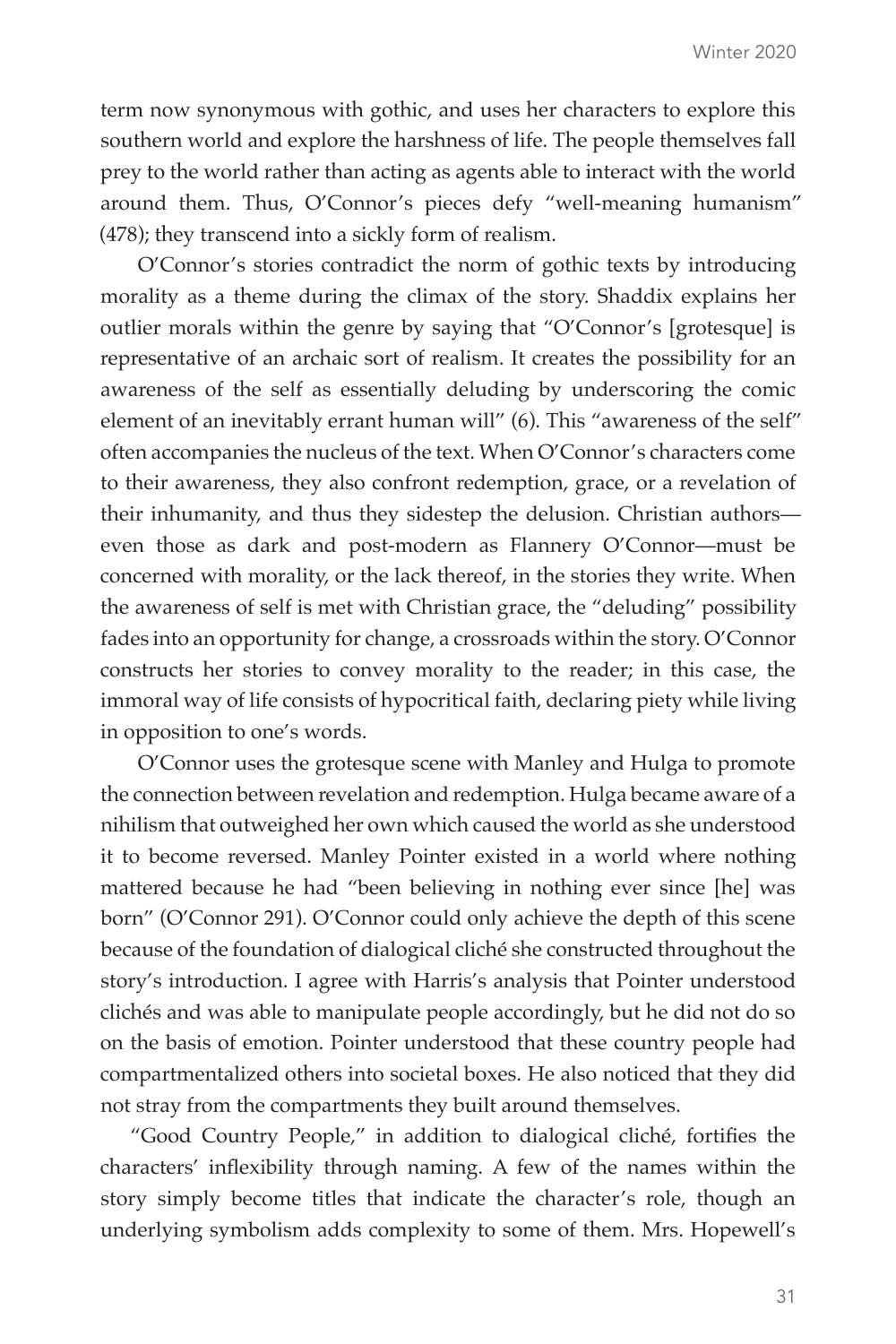### Criterion

name is clearly emblematic of her personality. She has an outlook on life that involves the existence of "good country people" in the face of O'Connor's realism in which she displays no semblance of such people. Mrs. Hopewell's name dictates that she hopes life goes well. Mrs. Freeman bears a common name that many farmers in the 1940s and 50s had. Her role is simply to let Mrs. Hopewell bounce clichés back and forth and to offer an understanding of the principles that a "good country" person might embody.

Joy Hopewell, who changes her name to Hulga, offers the greatest insight into O'Connor's brilliant use of naming due to the nuance and irony introduced. Joy Hopewell has a heart condition (279), an artificial leg (274), and is "bloated, rude, and squint-eyed" (276). These attributes comprise a character who—Mrs. Hopewell might argue because of her PhD in philosophy—was holistically unhappy, contrary to what her name might suggest. Her developing nihilism and disparaging relationship with her mother led Joy to change her name to Hulga, of which Mrs. Hopwell "was certain that she had thought and thought until she had hit upon the ugliest name in any language" (274). Edmondson, in his book *Return to Good & Evil*, said of Hulga's name that it was "the proud symbol of her own nihilistic creativity" (81). She likely chose the name because of its repulsive sound in the English language, believing that if nothing mattered, she might as well have that ugliness reflected in her name. O'Connor's choice in the name, however, reflects her ironic humor and interest in minute details.

Far from simply sounding ugly, O'Connor introduces an ironic twist through the roots of the name "Hulga." Ruth Holsen offers a linguistic analysis of O'Connor's choice of the name "Hulga" in her essay "O'Connor's Good Country People" by discussing the origin of the name. Holsenargues that Hulga likely knew the name's foreign meaning and ironically took it upon herself. "Hulga" is a name based off of the Norwegian name "Helga" of the root "hellig," which means "holy," or as a noun, "saint." Holsen argues that the holiness she picks, however, comes not from the same Christianity of her mother. Hulga believes that "we are all damned . . . but some of us have taken off our blindfolds and see that there is nothing to see. It's a kind of salvation" (O'Connor 288). I agree that Hulga sees herself as a saint of nihilism and seeks a certain holiness in that belief, but I do not subscribe to the idea that she knew the origins of the name. I argue that this knowledge escaped the understanding of the character Hulga, but O'Connor's awareness and attention to detail led her to pick this title for that very reason. Hulga,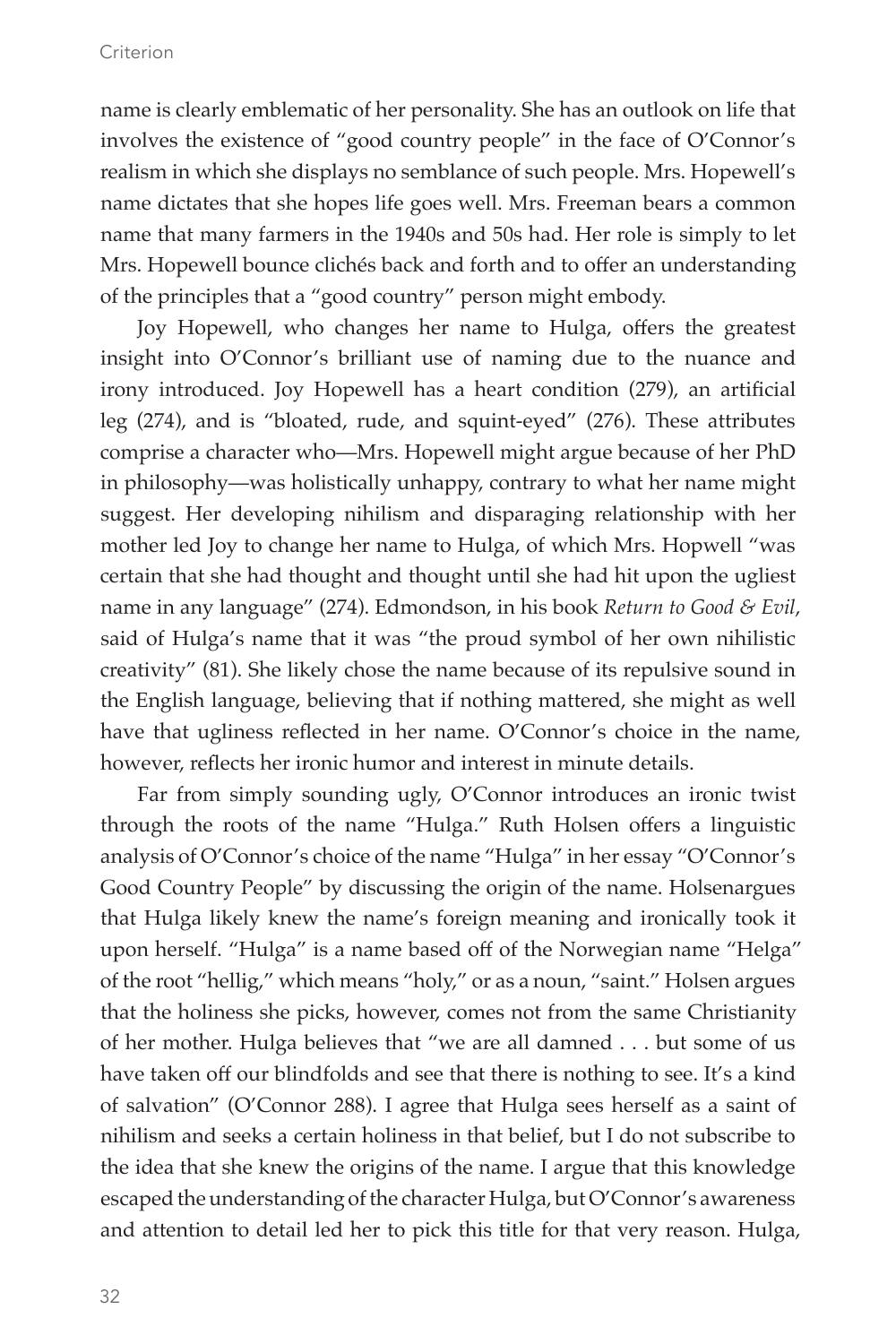whose "remarks were usually so ugly and her face so glum" (274), cared only to shock her believing mother to give her a glance at how devoid life is of meaning. She wished to tote that same ugliness as her title. O'Connor uses the name Hulga, deeply entwined in the hidden fabric of the story, to set up the character for her moment of grace and Christian redemption in the end.

 Manley Pointer's name becomes arbitrary because we learn at the end of the story that it's simply a disguise, but his role in the story represents an evil that profits from a nefarious abuse of others' stereotypes. Edmondson notes that "Pointer's uncanny knack for identifying himself with little known and intimate family secrets implies that he possesses an unearthly nature and, by this and other characterizations, O'Connor hints that Manley Pointer is something more than human" (76). He represents a wickedness in "Good Country People" that proffers the other characters a chance at redemption. Manley uses clichés in order to gain access to the Hopewell household. He recognized the safety found in saying little and speaking the same dead language which helped him seem inconspicuous. It was his appearance, however, that originally provided an entrance into the world that the Hopewells lived in: one of superficiality where looks and words mean everything. The disguise of a Bible salesman offered Pointer the unassuming countenance on which he could capitalize. He hides his nihilism in the commonplace faith found in the American South which parallels the same lack of faith within the other characters in the story.

A study of cliché in "Good Country People" aids the reader in his or her understanding of why Hulga needed redemption and how the grotesque triggered this response. As discussed, Mrs. Hopewell had encapsulated herself into a world of cliché and, in doing so, diluted her faith. Hulga, having grown up in such an environment, suffered from the same pride of cliché through her repetitive desire to speak ugliness. Mrs. Hopewell and Hulga ensnared themselves within the trap of dead language and thereby killed off their faith; Hulga simply did so more openly. Manley Pointer embodies the pride of cliché and personifies its entire lack of liveliness. In the epitomizing incident of the story, when Manley Pointer seduces Hulga, she not only becomes shocked to a realization of a greater nihilism, but she recognizes the deadness of her own language. This understanding brings about the first step to an actual faith. Hulga proclaimed, "You're a fine Christian! You're just like them all—say one thing and do another" (O'Connor 290). She then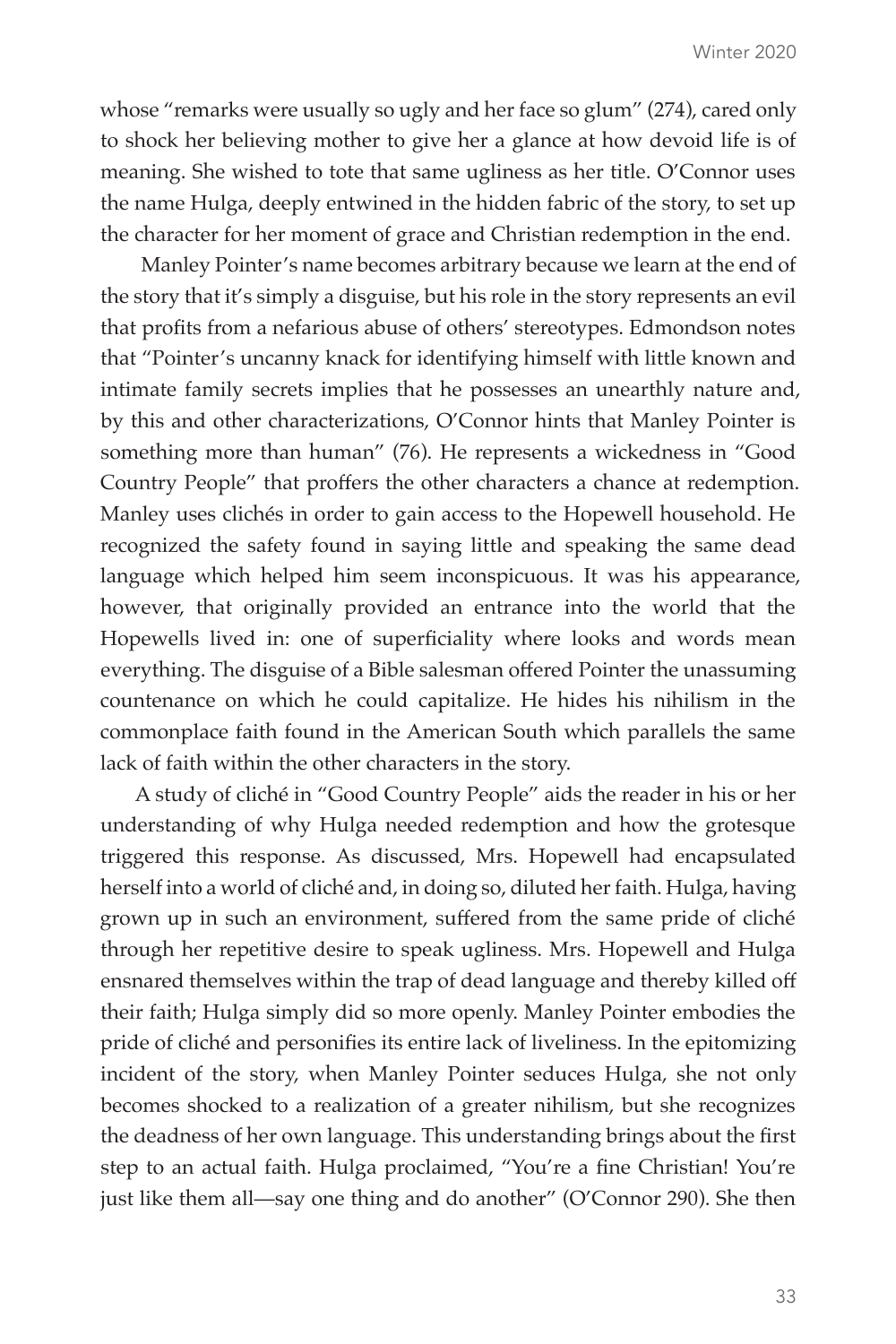recognizes the deceptiveness in cliché, the dead faith of her mother, and, more poignantly, the deadness of her nihilism.

Such an analysis of O'Connor's works allows the reader to understand more fully how language relates to salvation from O'Connor's view. She implicitly condemns those who live a life of hypocrisy regarding *how* they live and how they *say* they live. O'Connor likely noticed the destructive nature of absent language in relationships and saw how it begins the path to pride. She uses elements of the gothic form because she blamed "the modern championing of sentimental compassion for dulling the reader's sensibility to deeper kinds of realism" (Shaddix 18). Everyone speaks with cliché and O'Connor seeks to shock the reader out of this way of living through realism in the dialogue and the gothic grotesque to show its folly. O'Connor's idea of grace can then be defined by revelation that unveils good and evil, allowing for clear decisions to be made. For Hulga, the revelation came when she was left with only one leg to stand on, an implicit cliché that, in context, shows that support does not come from artificiality but from truth.

O'Connor constructs her characters to fit a mold and to function solely within that role. She builds the structure for the characters through their conversations and names. When we study their dialogue, we observe that most of their platitudes or idle speech hold little meaning. The chosen names for the characters also set them into their respective positions, but Hulga is set apart from the beginning once the reader learns she changed her name. This modification to the character dictates that in the face of rigid, inflexible characters, she would not remain static. Revelation comes to her as she begins to understand the hypocrisy and pride that clichés had previously composed her life. Her character, unrightly named something as sentimental and trite as Joy, ironically names herself a saint in rebellion only to later receive the opportunity to become one. To O'Connor, dead language and dead faith, even the clichéd death that comes from nihilism, can be overcome through grotesque circumstances and ultimately through grace.